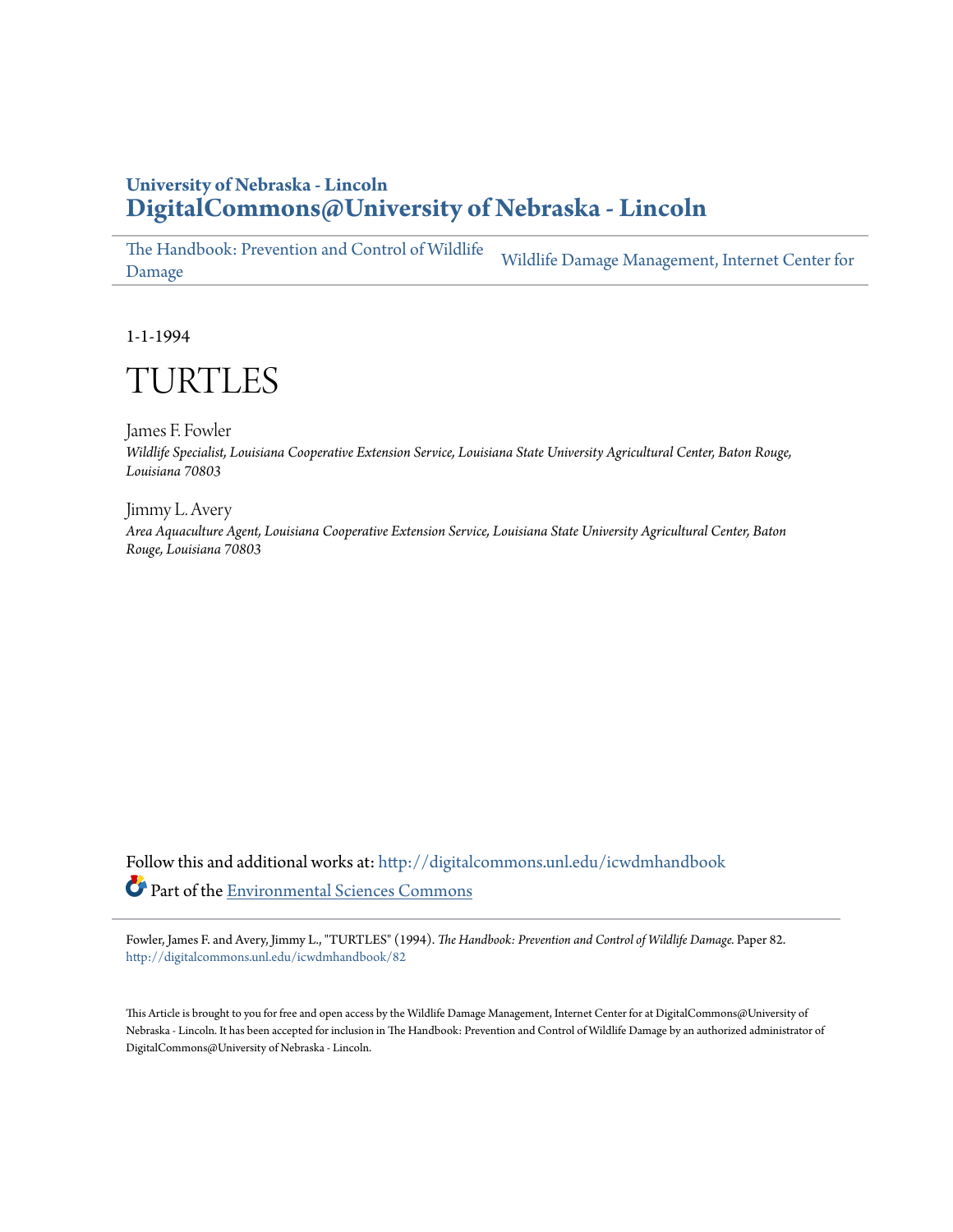#### **James F. Fowler**

Wildlife Specialist Louisiana Cooperative Extension Service Louisiana State University Agricultural Center Baton Rouge, Louisiana 70803

#### **Jimmy L. Avery**

Area Aquaculture Agent Louisiana Cooperative Extension Service Louisiana State University Agricultural Center Baton Rouge, Louisiana 70803



Fig. 1. Eastern box turtle, *Terrapene carolina*

# **Damage Prevention and Control Methods**

### **Exclusion**

Generally not practical. Small areas can be fenced.

### **Cultural Methods**

- Routine drainage of fish ponds generally results in lower populations.
- Keep levees mowed to make aquaculture ponds less attractive to turtles.

Drain rice irrigation systems during late summer to reduce populations prior to spring planting.

### **Repellents**

None are registered.

### **Toxicants**

None are registered.

### **Fumigants**

None are registered.

### **Fishing**

Hook and line with bait.

Snag pole.

### **Trapping**

Can be effective at certain times and places.

### **Shooting**

Can be used to reduce populations of turtles. Check for local restrictions before discharging firearms. Some states prohibit the shooting of turtles in ponds and lakes.

# **Identification and Range**

Turtles occur on all continents except Antarctica. Over 240 species occur worldwide but turtles are most abundant in eastern North America. Most turtles have good field characteristics that are visible and can be easily identified. Some species, however, require close examination of the shields on the plastron (underside shell) for a positive identification.



#### **PREVENTION AND CONTROL OF WILDLIFE DAMAGE — 1994**

**Cooperative Extension Division Institute of Agriculture and Natural Resources University of Nebraska - Lincoln**

**United States Department of Agriculture Animal and Plant Health Inspection Service Animal Damage Control**

**Great Plains Agricultural Council Wildlife Committee**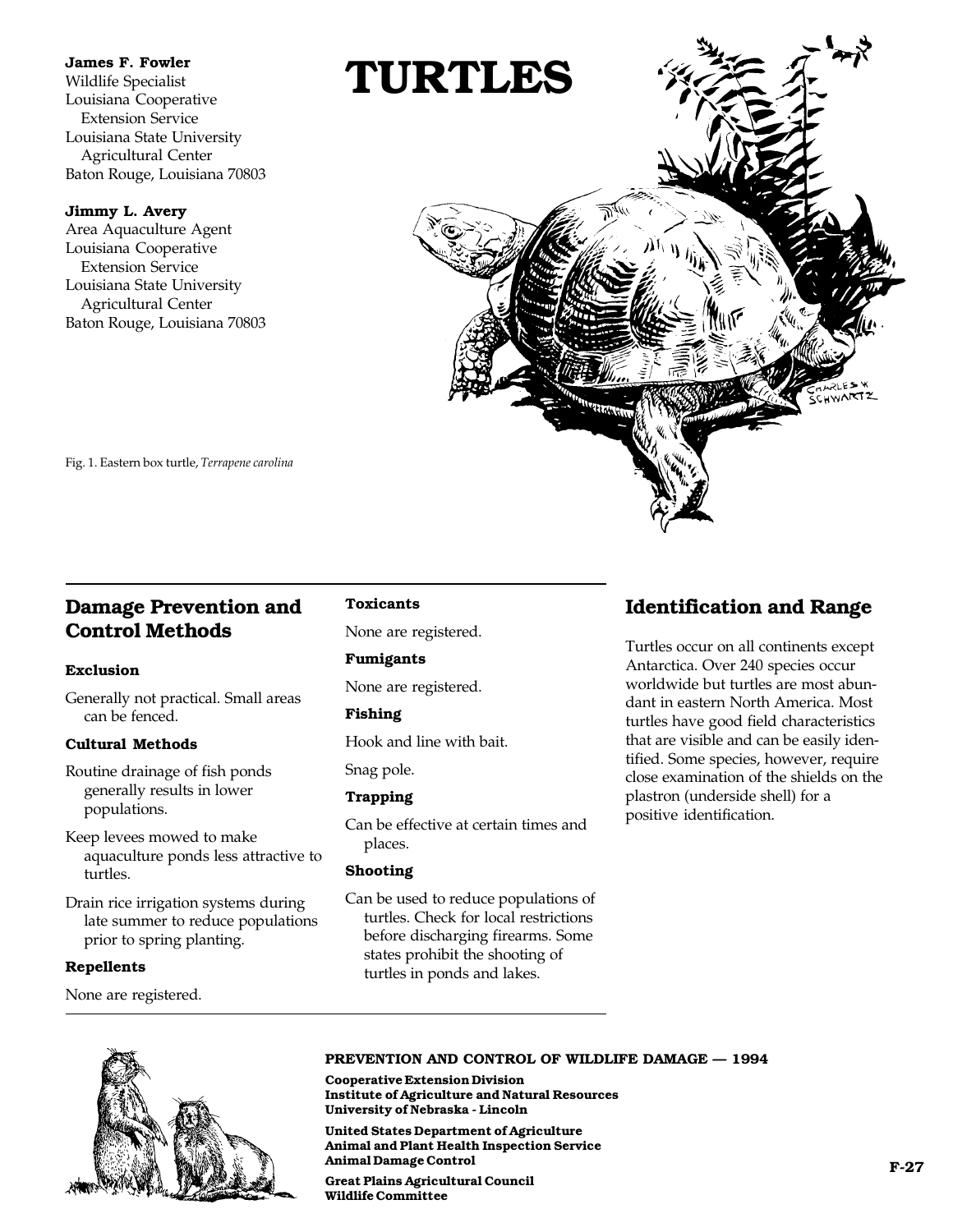# **General Biology, Reproduction, and Behavior**

Any permanent body of water is a potential home for turtles. Some species will also tolerate brackish water, but the sea turtles are the only true saltwater species.

Unlike most other turtles, including soft-shells, snapping turtles rarely bask. Turtles feed on a combination of plant and animal material that includes items such as aquatic weeds, crayfish, carrion, insects, fish, and other small organisms. The diet of snapping turtles, however, usually includes a relatively high proportion of fish. They are relatively aggressive predators, occasionally known to take fish off fish stringers.

All turtles reproduce by laying eggs in early spring. Hatching begins in late summer and extends into the fall, depending on summer temperatures associated with the climate of the range. During winter, turtles usually bury themselves in soft mud or sand in shallow water with only the eyes and snout exposed.

Turtles are easy prey for a number of predator species such as alligators, otters, raccoons, and bears. Humans are probably the greatest threat to turtle populations, particularly for the most commercial species, such as snappers and soft-shells.

### **Damage**

Turtles are seldom a pest to people. Turtles are very beneficial and of economic importance, except in certain areas such as waterfowl sanctuaries, aquaculture facilities, and rice fields in the south. Indiscriminate destruction of turtles is strongly discouraged, and every effort should be made to ensure that local populations are not exterminated unless it can be clearly demonstrated that they are undesirable.

Some species of pond and marsh turtles are occasional economic pests in rice fields in the south. Their feeding activity on young rice often results in significant yield reductions in local areas.

In farm ponds, turtles undoubtedly compete with fish for natural food sources such as crayfish and insects. Turtles, however, are valuable because they kill diseased and weakened fish, and clean up dead or decaying animal matter.

In commercial aquaculture production ponds, turtles can eat fish that are being grown. They also eat fish food. Aquaculture ponds are not the preferred habitat of turtles, however. The heavy clay soils required for pond construction are not conducive to the turtles' laying of eggs.

# **Legal Status**

Most turtles are not protected by state laws. Licenses usually are required for commercial fishing and sale of turtles. Before taking turtles, contact a state wildlife or conservation agency representative for legal status.

There were two turtles listed by the US Fish and Wildlife Service as endangered or threatened species as of December 1992. The desert tortoise was listed as threatened everywhere except for a population in Arizona. Its historic range is Arizona, California, Nevada, and Utah. The gopher tortoise was listed as threatened wherever found west of the Mobile and Tombigbee rivers in Alabama, Mississippi, and Louisiana. Its historic range is Alabama, Florida, Georgia, Louisiana, Mississippi, and South Carolina.

Five freshwater turtles were listed by the US Fish and Wildlife Service as endangered or threatened species as of December 1992. The Alabama redbellied turtle and the flattened musk turtle were listed as endangered and threatened, respectively. Alabama is the historic range of both species. The ringed sawback turtle is threatened in its historic range of Louisiana and Mississippi. The yellow-blotched map turtle is threatened in its historic range of Mississippi. The Plymouth redbellied turtle is endangered in its historic range of Massachusetts.

Additional species under review include the alligator snapping turtle, bog turtles, and the western tortoises.

# **Damage Prevention and Control Methods**

### **Cultural Methods**

The best control for box, pond, and marsh turtles in rice fields is to drain irrigation canals and fallow fields during winter months. Without a permanent water source year-round, these species do not reach large enough populations to become a serious economic problem.

Ponds that are used for the production of channel catfish or other finfish are routinely harvested by seining. The seining process will also capture turtles. Farmers can control turtle populations by moving these captured turtles to their natural habitats.

#### **Repellents, Toxicants, and Fumigants**

None are registered.

### **Trapping**

Since turtles generally are not a pest to people, control measures are limited primarily to trapping. Trapping can be used quite effectively to reduce local populations of these species where damage occurs.

The best place to trap turtles is in the quiet water areas of streams and ponds, or in the shallow water of lakes. Soft-bottom areas near aquatic vegetation are excellent spots.

The best seasons for trapping are spring, summer, and early fall. Most turtles hibernate through the winter, except in the extreme south, and do not feed, making trapping ineffective. Methods of trapping are described for various types of turtles in the following sections.

Traps should be baited with fresh fish or red meat. Catfish heads and cut carp are regarded as two of the best baits available for trapping turtles. Baits should be suspended in traps on a bait hook or placed in bait containers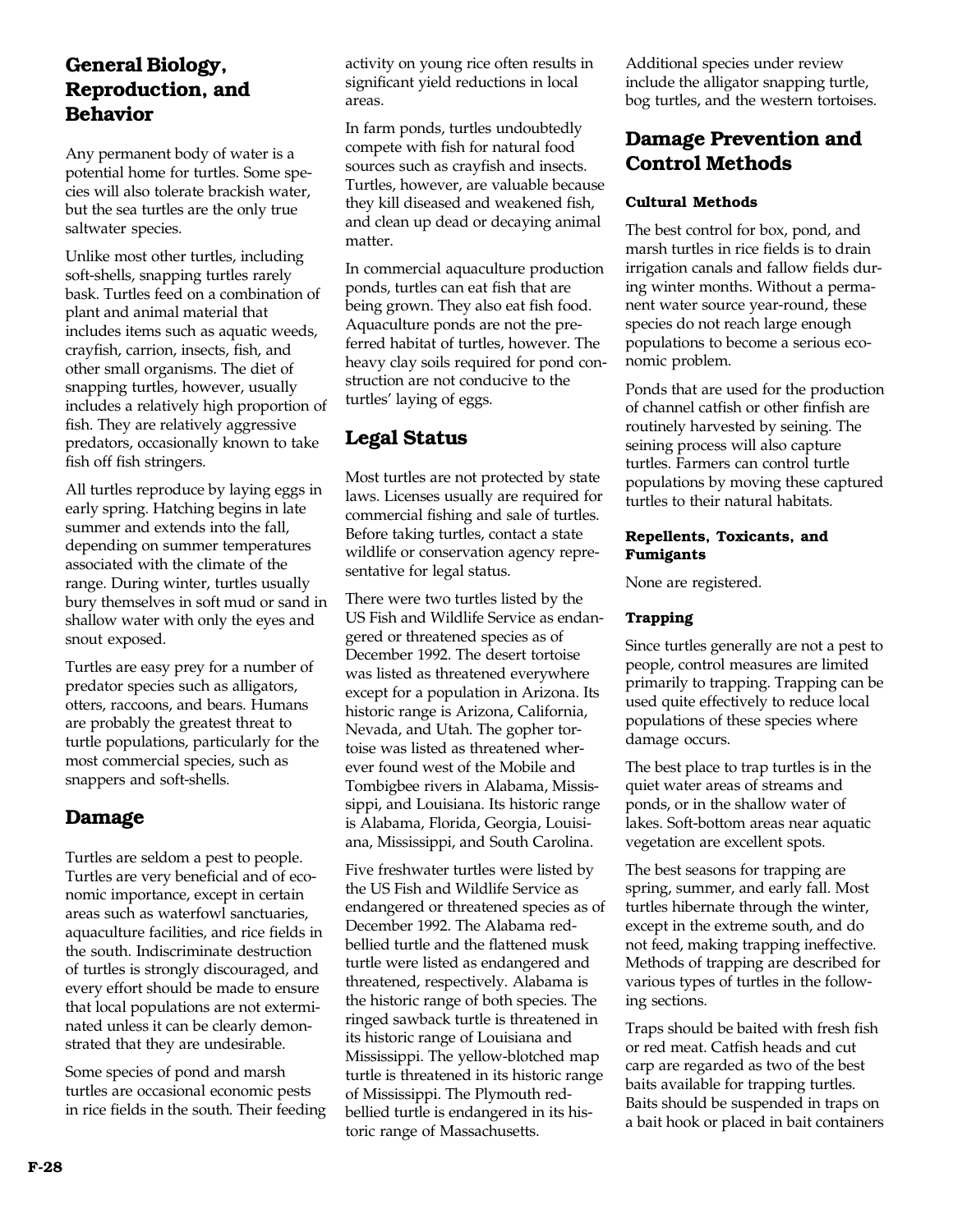for maximum effectiveness. In areas where turtle populations are high, it is often necessary to check traps two or three times per day and add fresh bait, since turtles are capable of consuming large quantities of bait rather quickly.

#### *Snapping and Soft-Shell Turtles.*

While snapping turtles are in hibernation, they often can be taken in quantities from spring holes and old muskrat holes, under old logs, and in soft bottoms of waterways. Turtle collectors rely on their hunting instincts and experience to locate hibernating turtles. When one is found, it pays to explore the surrounding area carefully because snappers often hibernate together. The method for capture, known as "noodling" or "snagging," requires a stout hook. One end of an iron rod is bent to form a hook and sharpened; the other end of the rod is used for probing into the mud or soil to locate the turtles. The hunter probes about in the mud bottom until a turtle is located (which feels much like a piece of wood) and then pulls it out with the hook. Turtles are inactive during the winter and offer little resistance to capture, although the landing of large ones may be difficult even for experienced hunters.

Snappers and soft-shelled turtles are sometimes taken on set lines baited with cut fish or other fresh meat. One recommended device is made by tying 4 or 5 feet (1.2 or 1.5 m) of line to a stout flexible pole, 6 to 8 feet (1.8 to 2.4 m) long. About 12 inches (30.5 cm) of No. 16 steel wire is placed between the line and the hook, preferably a stout hook about 1 inch (2.5 cm) across between barb and shaft. The end of the pole is pushed into the bank far enough to make it secure at an angle that will hold the bait a few inches (cm) above the bottom.

Snappers and soft-shelled turtles may also be taken readily in baited fyke or hoop nets (Fig. 2). These barrel-shaped traps may sometimes be purchased on the market or made from 3-inch (7.6 cm) square mesh of No. 24 nylon seine twine. The trap should be 4 to 6 feet (1.2 to 1.8 m) long from front to back hoop. The three to five hoops per trap



|  | $-$ |  |
|--|-----|--|
|  |     |  |
|  |     |  |
|  |     |  |
|  |     |  |
|  |     |  |
|  |     |  |
|  |     |  |
|  |     |  |
|  |     |  |
|  | Ē   |  |
|  |     |  |

Horizontal section through throat

Vertical section through throat

| z. | ÷. | :4-1: |  | stit≂ |  |  |  |
|----|----|-------|--|-------|--|--|--|

Fig. 2. Hoop net turtle trap.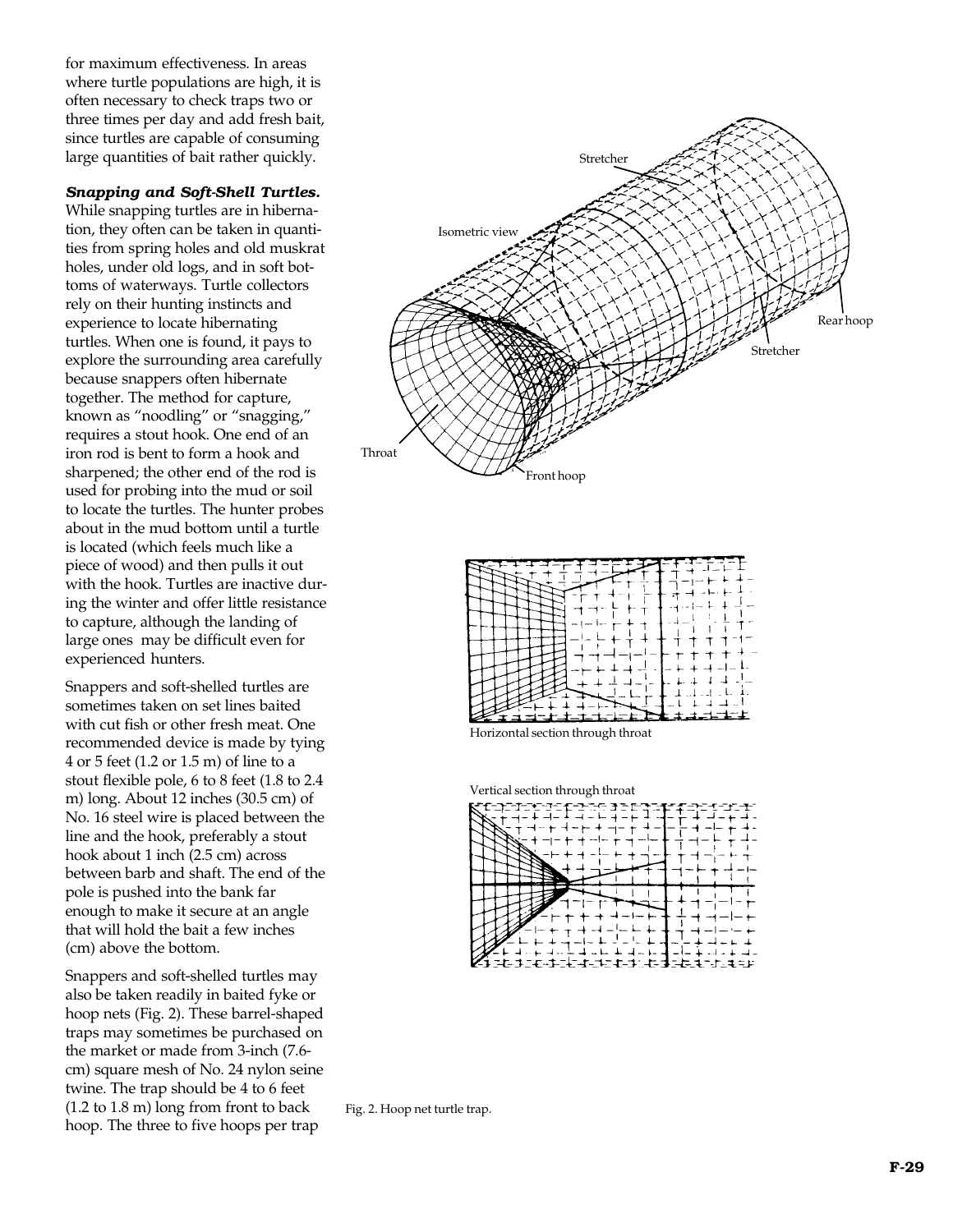should be 30 inches (76 cm) in diameter, made of wood or 6-gauge steel wire with welded joints. The funnelshaped mouth should be 18 inches (46 cm) deep from the front hoop to the opening inside. The entrance opening of the funnel should be 1 inch x 20 inches (2.5 x 51 cm). The corners of the opening are tied by twine to the middle hoop. The rear or "box" end may be closed with a purse string. After the hoops have been installed, the net should be treated with a preservative of tanbark, cooper oleate, tar, or asphalt. To keep the trap extended, stretchers of wood or steel wire, about 9 gauge or larger, are fastened along each side.

Coarse mesh poultry wire may be substituted for the twine. If this is done, the frame will be approximately 30 inches (76 cm) square. The shape and dimensions of the entrance as specified should be the same in all traps, as it is easily negotiated by the turtles. The dimensions of the trap may be altered for ease of transportation. A door may be installed in the top to facilitate baiting and removal of turtles. Entrance funnels may be placed on each end if desired.

Fyke or hoop turtle traps should be set with the tops of the hoops just out of the water. This will permit the turtles to obtain air and lessen their struggles to escape, and will enable other turtles to enter the trap more freely. It is necessary to set traps this way if the turtles are to be taken alive. Traps set in streams must be anchored. If the water is too deep for the top of the trap to be out of the water, short logs can be lashed to each side to float the trap. Turtles enter more readily when the mouth of the trap is set downstream.

#### *Box, Pond, and Marsh Turtles.*

Because of their habits, these species must be captured with methods different from those for snapping and softshelled turtles. They cannot be taken in numbers during the winter, like snappers, because they do not congregate in their hibernating places. In the summer some species are gregarious, crowding together in numbers on projecting logs and banks. By taking

Fig. 3. Sink box turtle trap.



Fig. 4. Sink box turtle trap with pivotal boards.